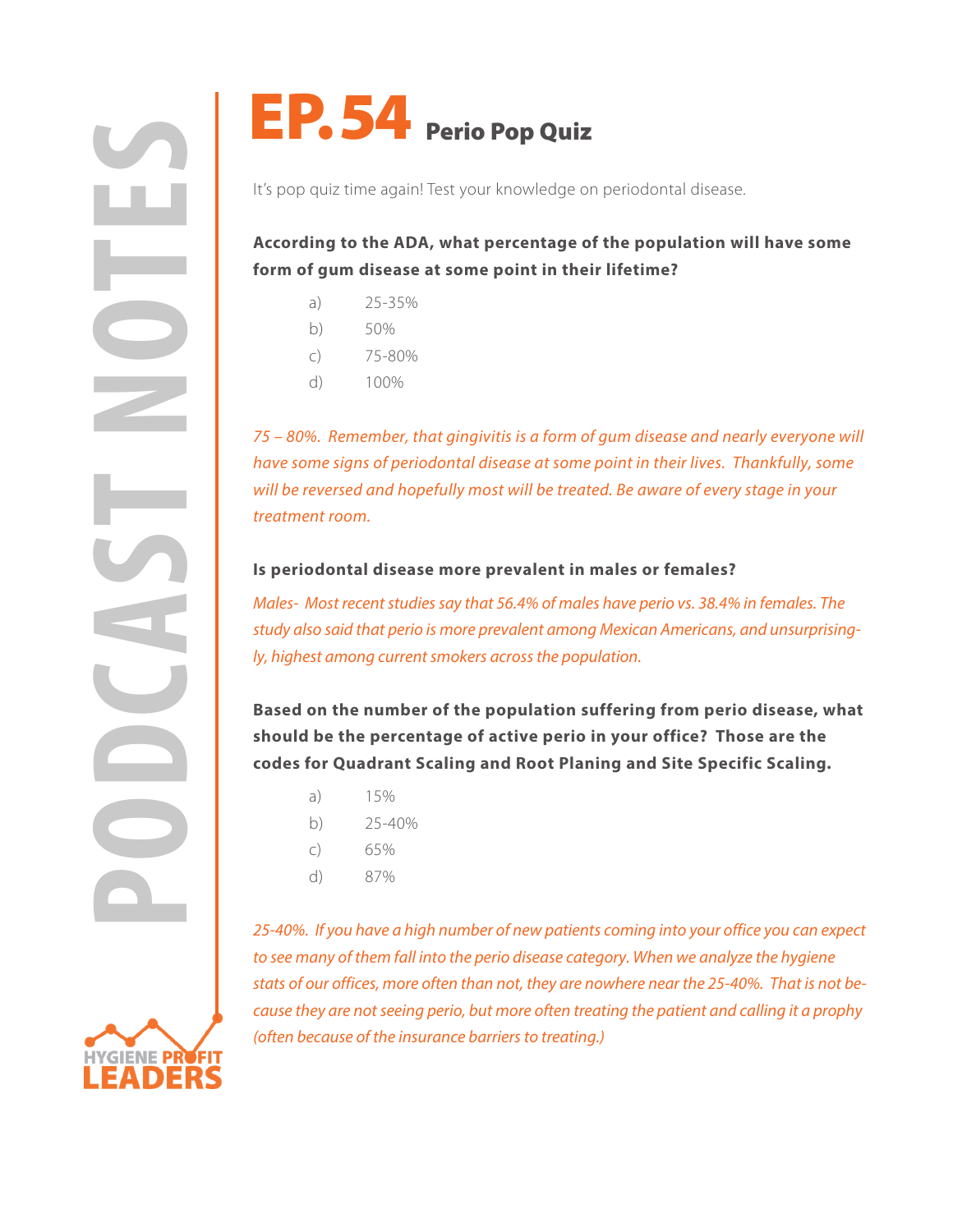



## **What percentage of offices are probing one time a year?**

| a) | 5% |
|----|----|
|    |    |

- b) 13.5%
- c) 57%
- d) 95%

*13.5% - I suspect that this number comes from the insurance claims for perio treatment being so low. We often see offices at less than 3%, seldom as much as the 25-40% that the AAP say would be likely. Florida Probe Voice Works can make probing easier!*

# **Which of the following diseases have been shown to have connections to perio disease?**

- a) Heart disease
- b) Low birth weight babies
- c) Diabetes
- d) Stroke
- e) All of the above.

*All of the above. Make sure to evaluate the medical history and make connections. One does not cause the other, but they do potentiate each other. Other connections that have been seen are elevated C-Reactive protein during pregnancy, Alzheimer's Disease, Erectile dysfunction, failure of joint replacements, and others. Much of this is related to the inflammation associated.*

### **True or False: 1-in-4 60 year olds in the US have diabetes.**

*True—and if the patient also has perio disease, each disease can make the other worse. Perio makes it a challenge to control blood sugar—in fact the American Diabetes Association says that it is 6X's more difficult to control diabetes if patient has both. They are both chronic diseases.*